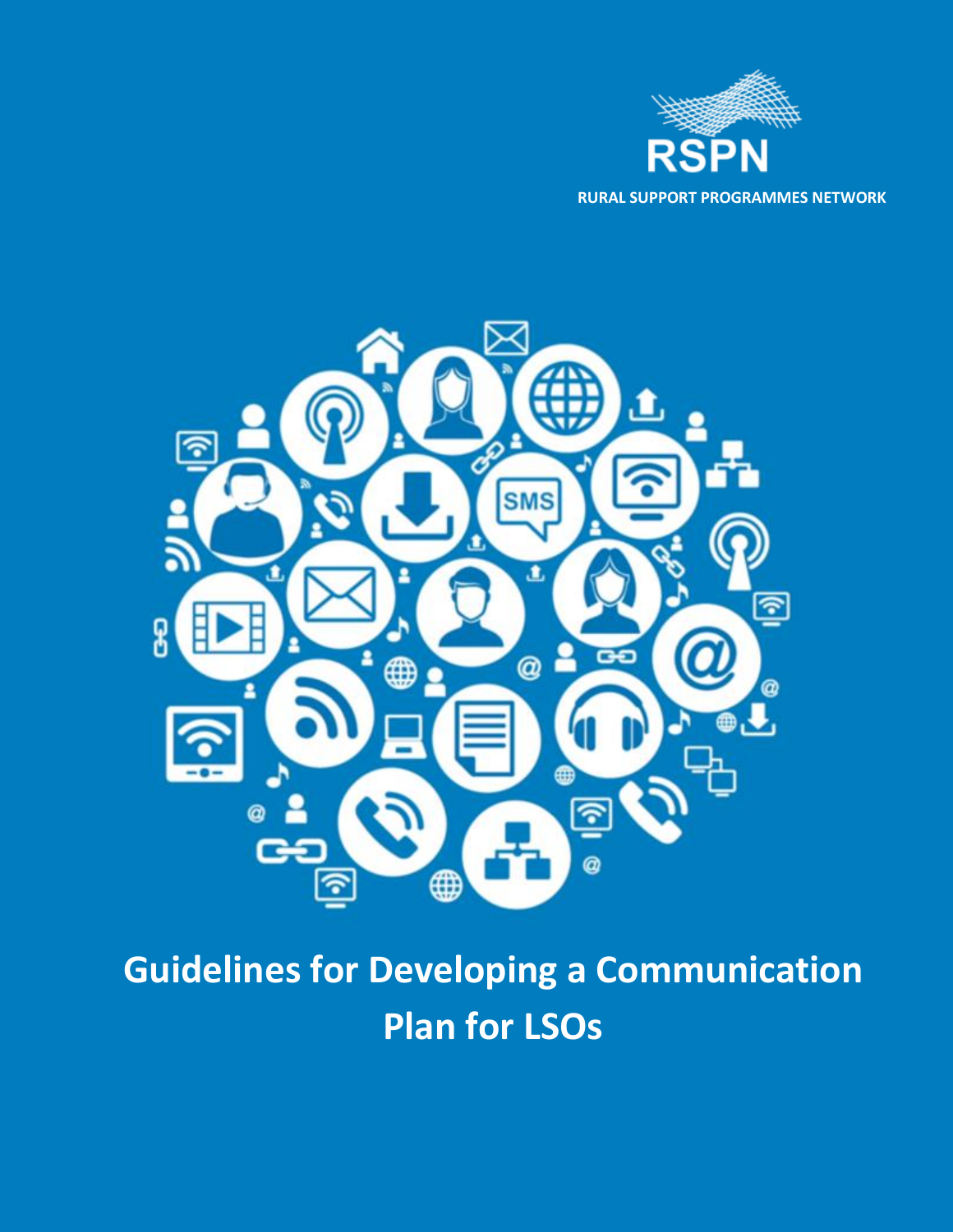**Guidelines for Developing a Communication Plan for LSOs**

**Mohammad Ali Azizi** *Specialist Social Mobilisation*

**Umme-laila Hussain** *Communications Officer*

**May 2014**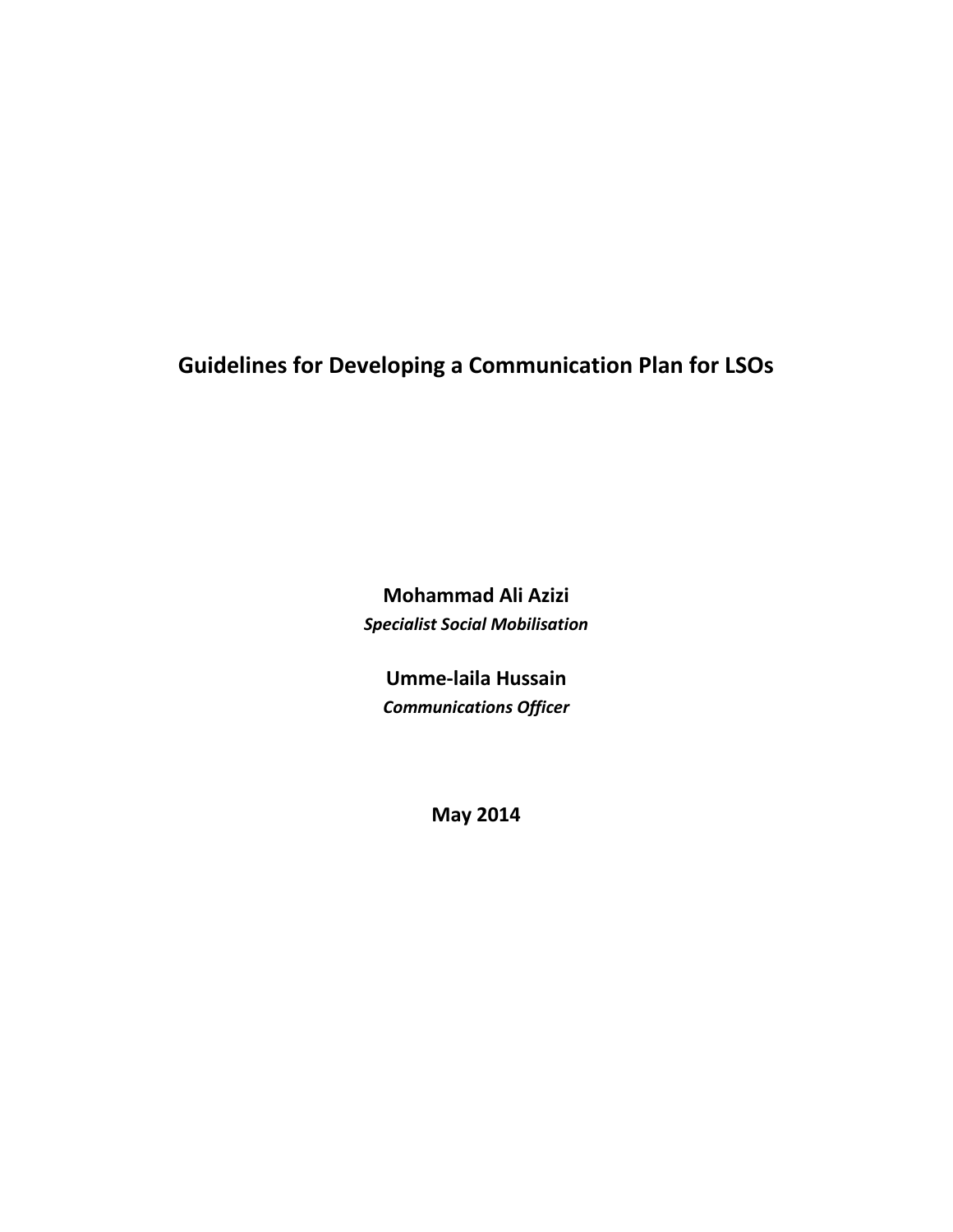### **Foreword**

Local Support Organisations (LSOs) are grassroots level institutions of the people which are formed and managed by communities themselves. LSOs undertake community-led development for the benefit of their own people by working together to identify common needs within their community and collaborate with community members, donors and the government to meet those needs, on a self-help basis.

In order to conduct activities for the socio-economic development of their area, the LSO generates internal and external resources, and links the community with external resources such as donors and government funds. However, for the LSOs to successfully do this they must have an established relationship with these stakeholders, whereby those stakeholders are aware of what the LSO is and what it has accomplished in the past. Once the LSO has established itself as an organisation which is highly capable of producing results in terms of the development of their community, this can be used a basis for mutual cooperation with other stakeholders in the future. For this reason, it is important for an LSO to ensure that the work that it is doing is communicated properly to external audiences such as the government, donors and the general public.

Sensing the increased need for LSOs to strategically consider the importance of communication in their development activities, this guideline was developed to enable LSOs to come up with ideas for generating publicity for their work. It was initially developed by the Rural Support Programmes Network, and was shared with all partner Rural Support Programmes through the social mobilisation resource team for additional input. Now that the guideline has been finalised, it can be used by LSOs and RSP Social Organisers as a resource for ensuring that the LSOs structure their development activities in such a way that involves a consideration of how their activities will be communicated to others.

Our appreciation goes to the social mobilisation resource team of the RSPs who provided valuable feedback based on their on-ground experience of working with LSOs all over Pakistan. We hope that this document will prove useful to the LSOs in their work, as proper communication with external audiences will enhance the transparency and accountability of the LSO, create a relationship of trust, support fundraising efforts, and ultimately improve the LSO's sustainability.

Muhammad Ali Azizi Specialist Social Mobilisation Rural Support Programmes Network

Umme-laila Hussain Communications Officer Rural Support Programmes Network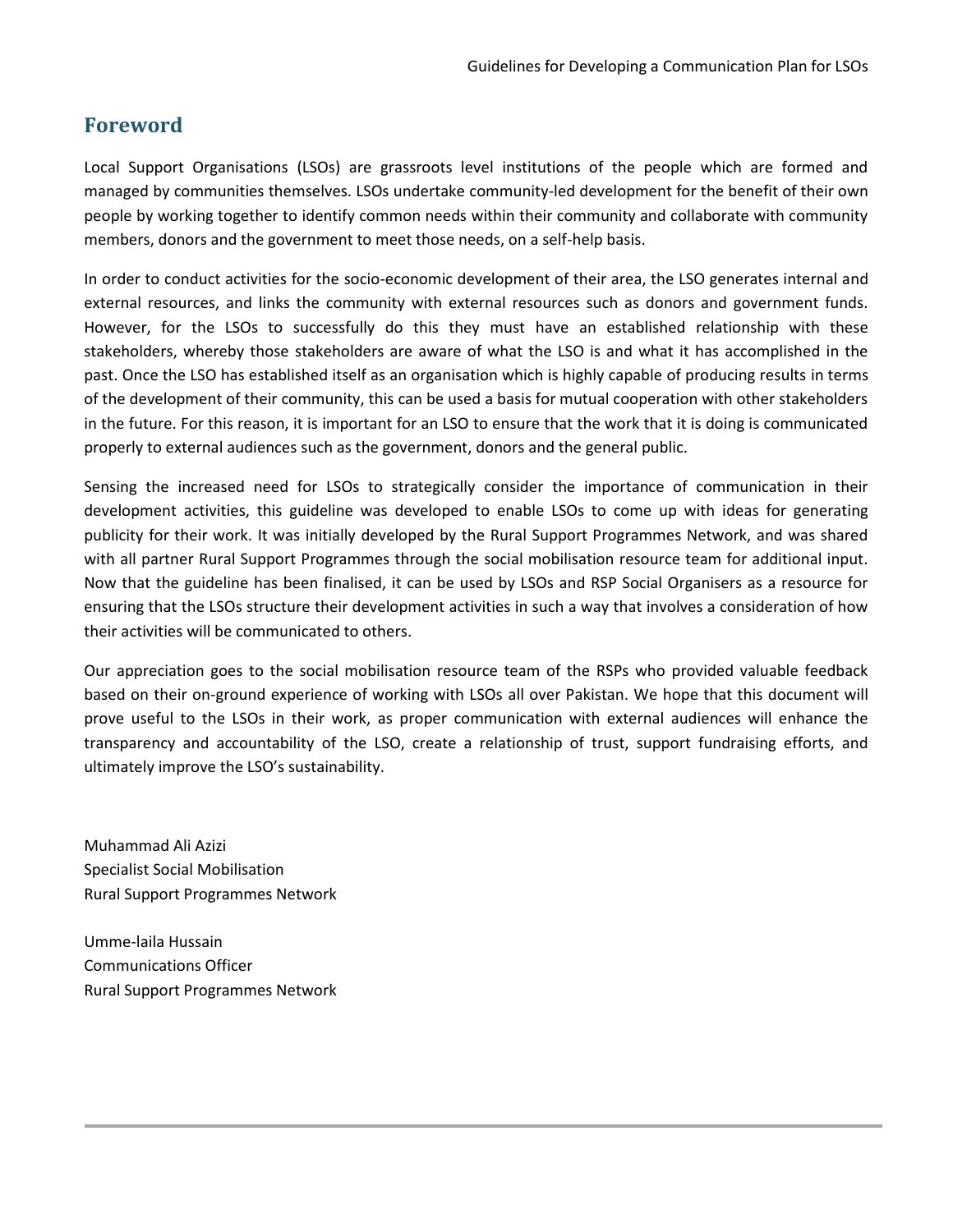# **Contents**

| $\mathbf{1}$ . |  |
|----------------|--|
| 2.             |  |
| 3.             |  |
| 4.             |  |
| 5.             |  |
| 6.             |  |
| 7.             |  |
| 8.             |  |
|                |  |
|                |  |
|                |  |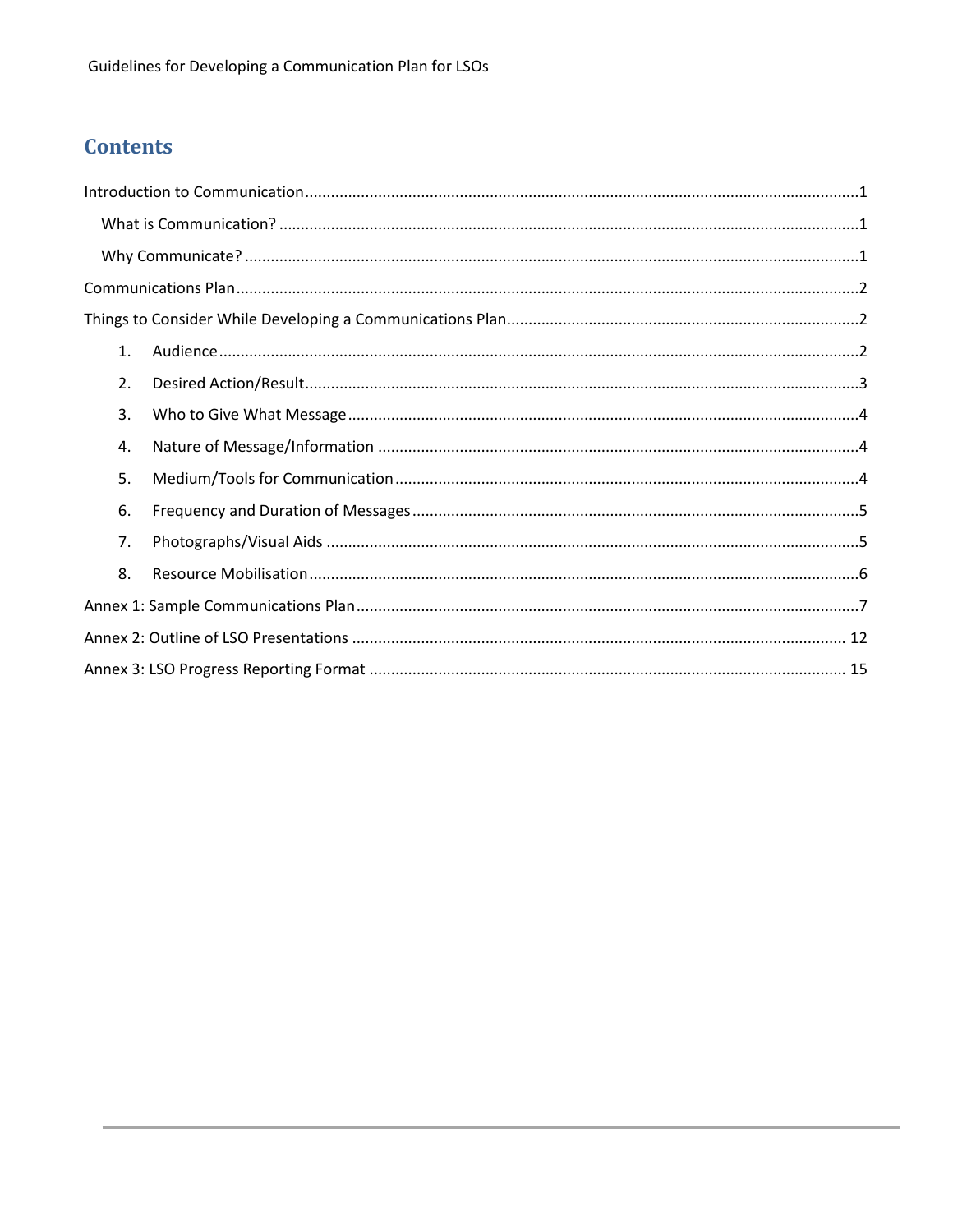# <span id="page-4-0"></span>**Introduction to Communication**

### <span id="page-4-1"></span>**What is Communication?**

Communication is the process of imparting or exchanging information, news and views. Communication consists of a sender, a receiver as well as a message and a medium for transmitting the message



There are various benefits of communication for LSOs. Some of these are:

- i. Audience/people are informed about the LSO's activities and accomplishments, leading to an increased confidence and trust in the LSO. This results in the promotion of the LSO.
- ii. Sharing information improves the relationship with other NGOs/government departments and other external stakeholders etc.
- iii. Communication of the LSO with the member VOs/COs will lead to greater participation and inclusiveness of members in the LSOs decisions and activities
- iv. Communication can lead to the identification of new opportunities for development projects or for obtaining funds
- v. Communication with partners and stakeholders in development projects leads to stronger coordination and ensures efficiency in time and resources
- vi. Communication also ensures clarity of roles and responsibilities

### <span id="page-4-2"></span>**Why Communicate?**

There can be several reasons why an LSO needs to communicate with others. Some of these reasons are:

- a. To inform audience about a particular event or accomplishment of the LSO
- b. To give information regarding a resource arranged or provided by the LSO for the community (e.g. the establishment of a water pump/medical facility/emergency shelter etc.)
- c. To invite people to a gathering/meeting/campaign/event of LSOs
- d. To motivate member communities and other stakeholders to adopt an action or make a decision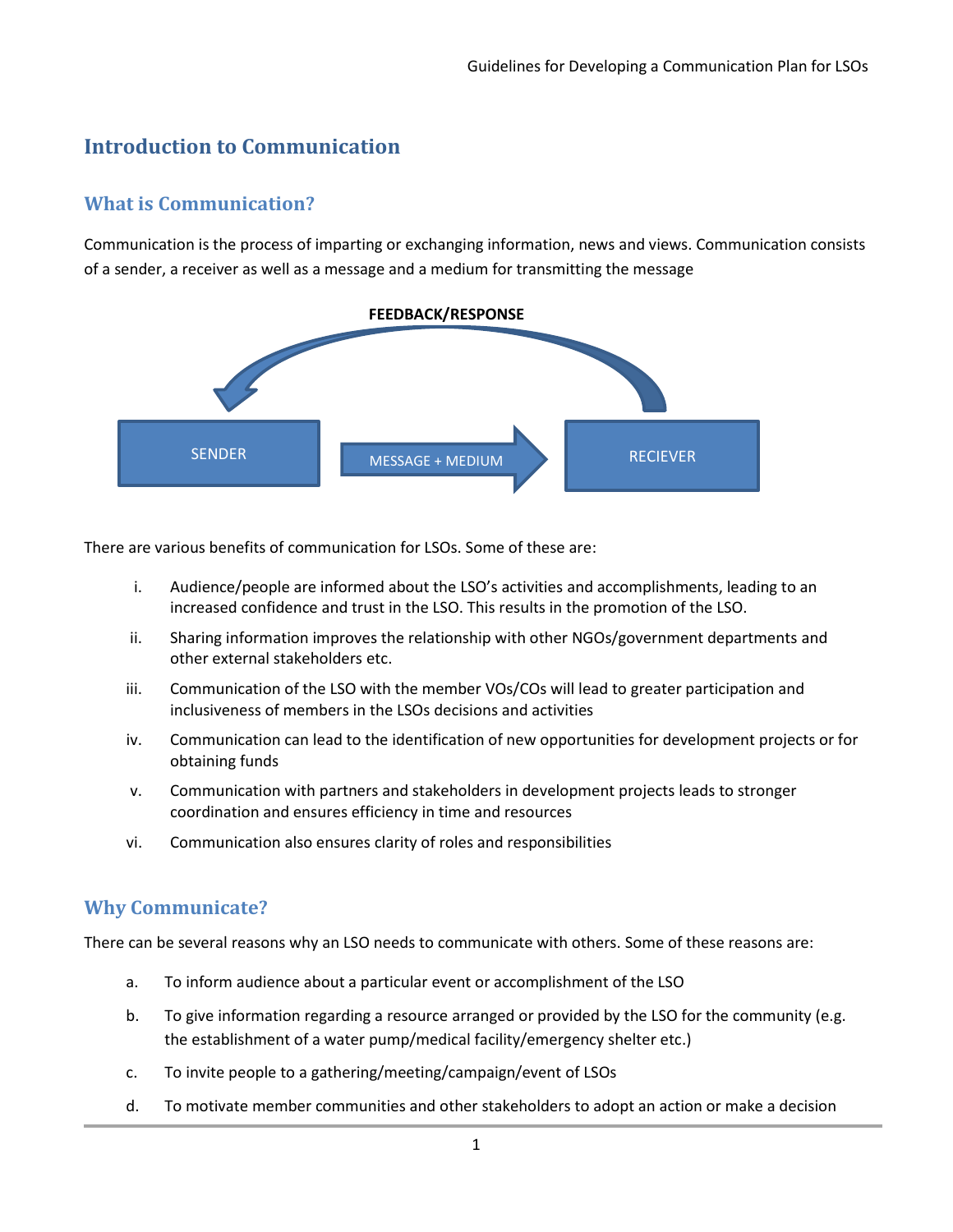## <span id="page-5-0"></span>**Communications Plan**

A communication plan is a road map for getting a desired message across to a target audience. A communications plan is designed to help the LSO communicate effectively and meet core organisational objectives. Developing a communications plan will help the LSO streamline its communications needs against its development plan so that each planned activity can be communicated systematically. The communications plan will also enable the LSO to develop its institutional capacity in terms of planning and disseminating communications activities/messages, which is useful when approaching the government or donors/NGOs for partnerships or funds.

It is also important for the LSO to keep revisiting its communications plan on a regular basis in order to ensure that it is updated. For instance, if the LSO initiates a new activity during the year which was not part of its development plan, it will need to be incorporated into the communications plan as well.

### <span id="page-5-1"></span>**Things to Consider While Developing a Communications Plan**

The LSO's communications plan should closely reflect their annual development plan. The communications plan will support the development plan of the LSO, by ensuring that each planned activity is promoted adequately and/or shared with relevant stakeholders. Thus, the communications plan will contribute to the overall achievement of the LSOs mission and goals. Some key considerations for developing a communications plan are described in the following sub-sections:

### <span id="page-5-2"></span>**1. Audience**

LSOs interact with a wide range of people/groups for different purposes. Oftentimes the audience for a particular activity or message may vary, and may not include each and every stakeholder. For instance, if the LSO wishes to inform communities about the establishment of a hand pump, the audience for this message would not include school children. Therefore, for each communications message, the LSO should define the intended audience. This will ensure that the message is tailored toward the end-user and reaches them effectively. Some types of audience are:

- i. Primary Audience: Those persons who the LSO is trying to reach, i.e., for whom the message is originally intended. Primary audience can be: Donors, LSO general body/COs/VOs etc.
- ii. Secondary Audience: Those persons outside of the primary audience for whom the message might be of some use, whose knowledge may have some bearing on the LSO activities or performance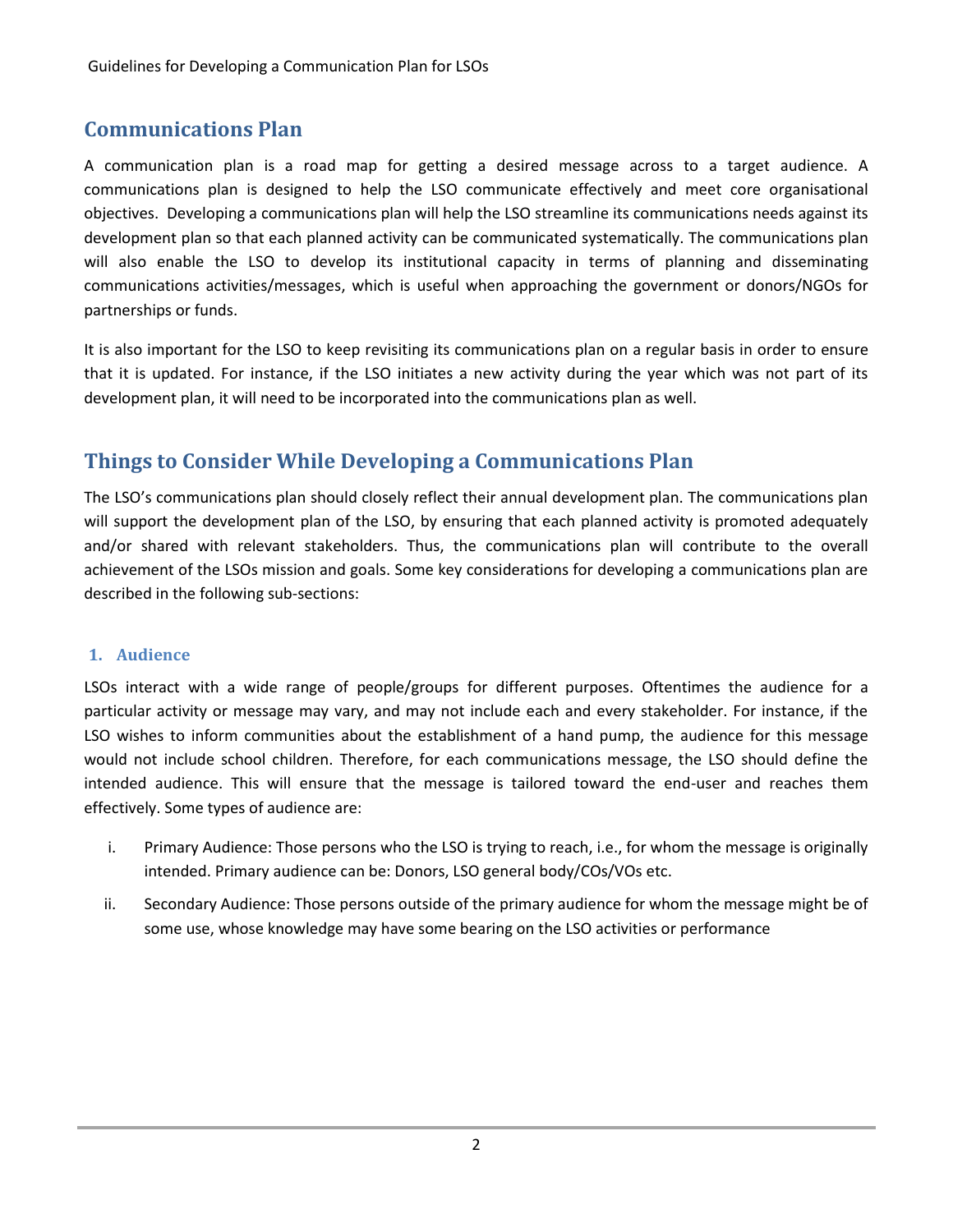### **Examples of Primary Audience** • Donors directly supporting a project • LSO general body/COs/VOs • Government departments who are supporting the LSO in its activities • Religious leaders • Youth (in related activities) • Women (in women related activities) • Merchants/business owners/tradespeople (for fundraising and relevant message) • Farmers (especially in NRM activities) • Health workers • Community resource persons • School management committees, teachers **Examples of Secondary Audience** • Media • Extended families/general masses • General donors • Government departments • Registration authority

There can be many more examples of primary and secondary audiences. The primary and secondary audiences will vary depending on the nature of the development activity as well as the message itself. In donor funded projects, the primary and secondary audience may be pre-determined in the agreement. Other types of audience can be:

- i. Internal Audience: General body of LSO, members of COs/VOs
- ii. External: Donors, Partners, RSPs, registration authorities, local opinion makers, politicians, concerned government line departments, local government, media, general masses

### <span id="page-6-0"></span>**2. Desired Action/Result**

When deciding the message and the medium, it is important to consider the desired outcome, i.e., what does the LSO want the receiver to do once they receive the message. The key action or decision which needs to be undertaken as a result of the message should be considered while developing the message to ensure that the message itself is clear and enables the receiver reach conclusions regarding what he/she needs to do.

LSO should set specific results for each communications activity and monitor the result after the message has been disseminated in order to assess the effectiveness of the message and/or the medium through which the message was transmitted. Special attention should be paid to any unwanted or unforeseen outcomes of the communication activity or its medium.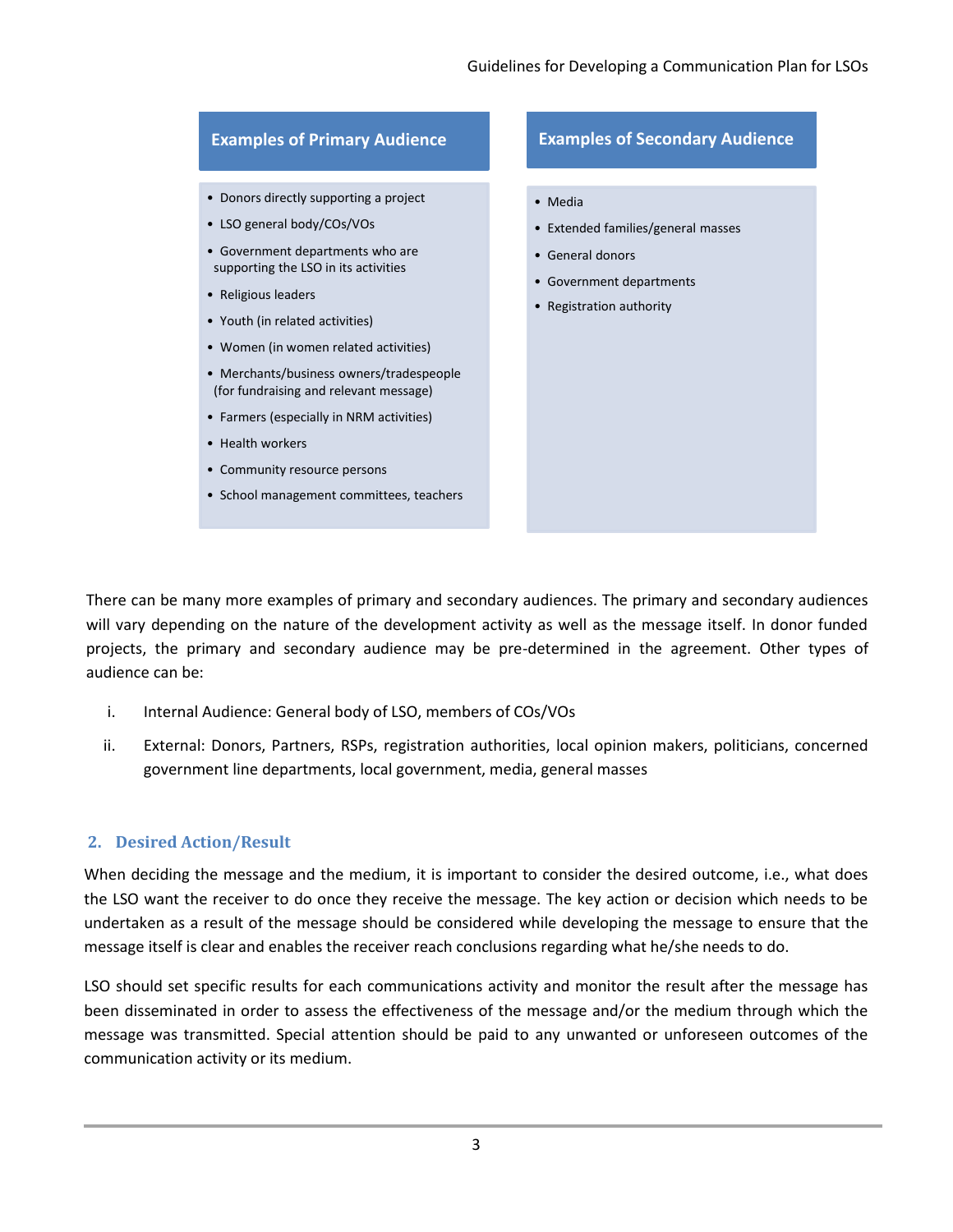### <span id="page-7-0"></span>**3. Who to Give What Message**

Once the audiences and desired outcomes have been identified, the next task is to break down the LSOs activity or desired outcome into relevant messages for the target audience. Depending on the message and desired outcome, the LSO should focus its communication on any of the following groups, as needed:

- i. **Decision makers:** People who can use the information to make relevant decisions. E.g. community level: LSO general body/CO/VOs heads of government departments, school headmaster/ headmistress and SMCs
- ii. **Action takers:** People who can use the information to take necessary or relevant actions (community groups, general masses, governments departments and local committees, partner NGOs)
- iii. **Influencers:** Those people/groups who can put pressure on the decision makers and/or action takers to resolve the situation (Media, religious leaders, political leaders and other opinions makers, general masses)

### <span id="page-7-1"></span>**4. Nature of Message/Information**

Each message should be relevant and appropriate to the audience. It is important to classify the message which the LSO is trying to give to the target audience. This will enable them to choose an appropriate medium for the message and decide the frequency of the message as well as the audience for the message. Messages can be classified into the following groups:

- i. **General:** Messages which are intended for a wide audience.
- ii. **Specific**: Messages intended for only certain groups of people and are not relevant to others
- iii. **Difficult/Sensitive:** Messages regarding community disputes/election issues/religious issues/ women's rights/girls education/polio vaccinations etc which need to be given carefully in a manner that will be acceptable to the community

### <span id="page-7-2"></span>**5. Medium/Tools for Communication**

Once the audience and the nature of the message has been decided, the LSO should make a list of the most appropriate channels for communicating with them. These might include an e-bulletin, conference, workshop, leaflet, press release, event – or broader methods such as media and the internet. There are pros and cons to all of these mediums, which once again will vary depending on the LSOs needs and resources. Some examples are appropriate tools for communication in different instances are listed below: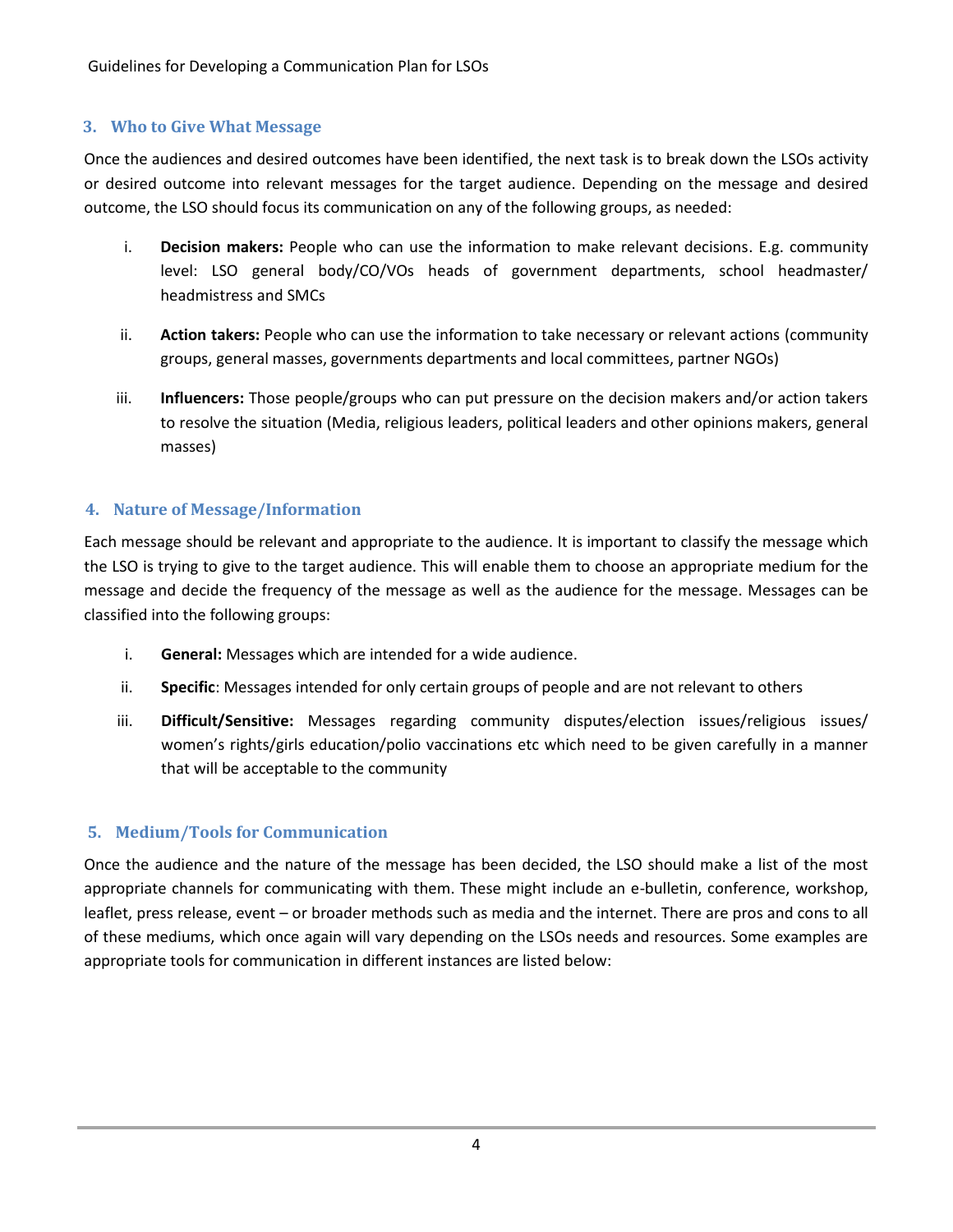| <b>Group level</b><br>interaction | • Powerpoint presentation/charts<br>• Flyers/brochures<br>• Discussion<br>• Reports                                                                                                                                       |
|-----------------------------------|---------------------------------------------------------------------------------------------------------------------------------------------------------------------------------------------------------------------------|
| One on one<br>interaction         | Powerpoint presentation/charts<br>$\bullet$<br>Flyers/brochures<br>$\bullet$<br><b>Discussion</b><br>$\bullet$<br>Email<br>$\bullet$<br>Reports<br>$\bullet$                                                              |
| Remote interaction                | • TV/Radio/Newspaper<br>Notices in public spaces (wall chalking/notice boards)<br>Public announcements (mosques/bazaars/schools)<br>Website/Mass emails/Facebook<br>$\bullet$<br>Distribution of flyers/brochures/reports |

### <span id="page-8-0"></span>**6. Frequency and Duration of Messages**

Dissemination of messages should not always be a one-time activity. Messages should be consistent at set intervals in order to constantly refresh people's memories and keep them updated. Depending on the message, it can be bi-weekly, monthly, quarterly, six-monthly or yearly. More important or urgent messages which inform the audience about a particular activity or occurrence can be repeated more frequently (once a week or multiple times in a week). Sometimes these communications are pre-determined in donor funded projects (monitoring reports, progress reports, meetings). Duration of the message refers to the total period of time over which the LSO should continue to disseminate the message, at the decided interval. For instance, a message can be given once a week (frequency), for 2 months (duration).

### <span id="page-8-1"></span>**7. Photographs/Visual Aids**

It is important for the LSO to maintain photographic documentation of its activities. Photographs are useful in a range of contexts, such as for reports, Facebook updates, presentations and well as for sharing with journalists and other external stakeholders. Photographs clearly showcase the work which the LSO is doing and are a strong tool for promoting the LSOs achievements. Good quality photographs allow stakeholders to see the LSO's work for themselves, which serves as an important tool for establishing the credentials of the LSO.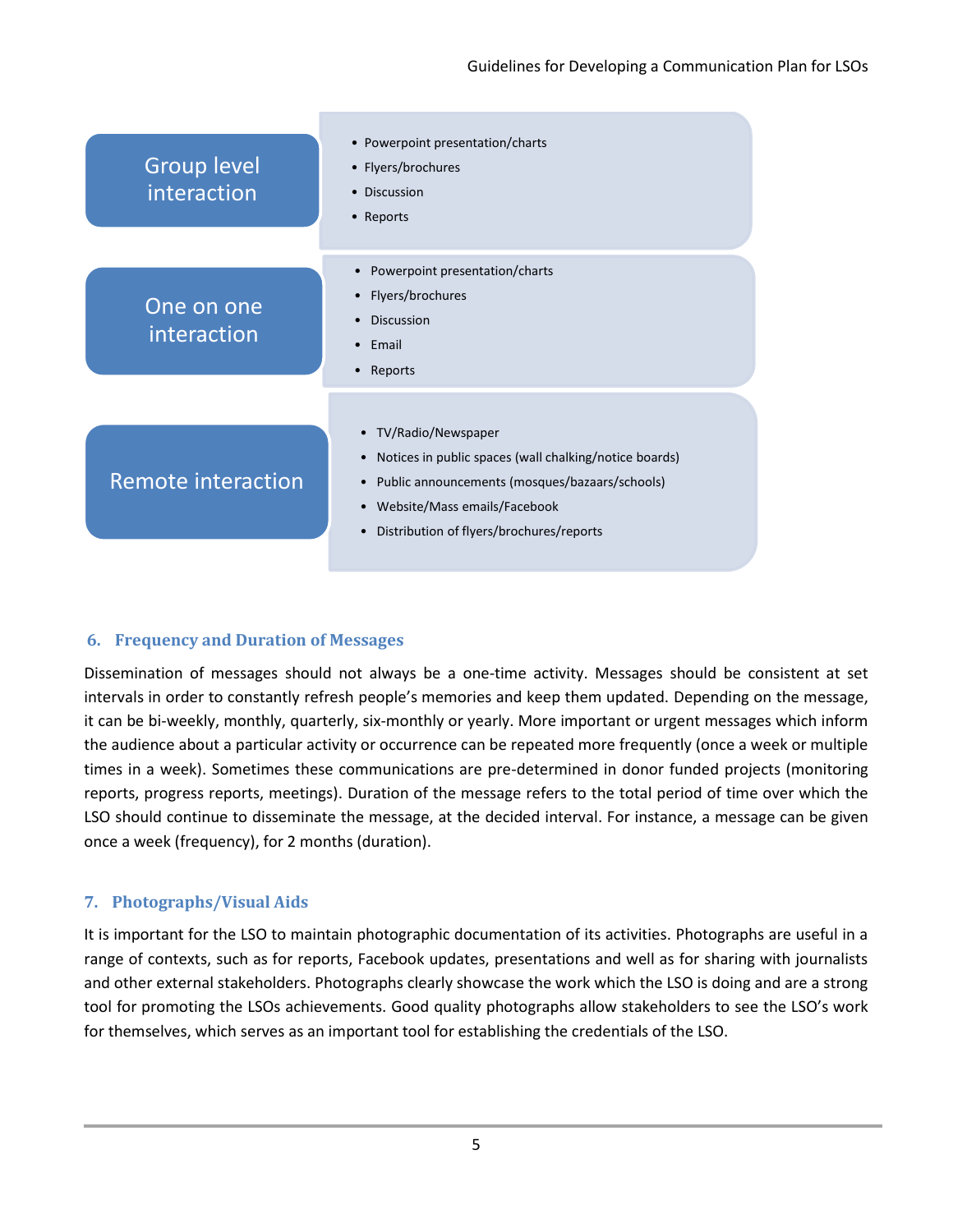### <span id="page-9-0"></span>**8. Resource Mobilisation**

LSO should budget a communications component in project proposals submitted to donors. If funds for communication are not provided through any donor (for a specific development project), funds can be raised through other means. This includes, but is not limited to, LSO membership fees, donations, fundraising activities, government grants, local partnerships or sponsorships etc.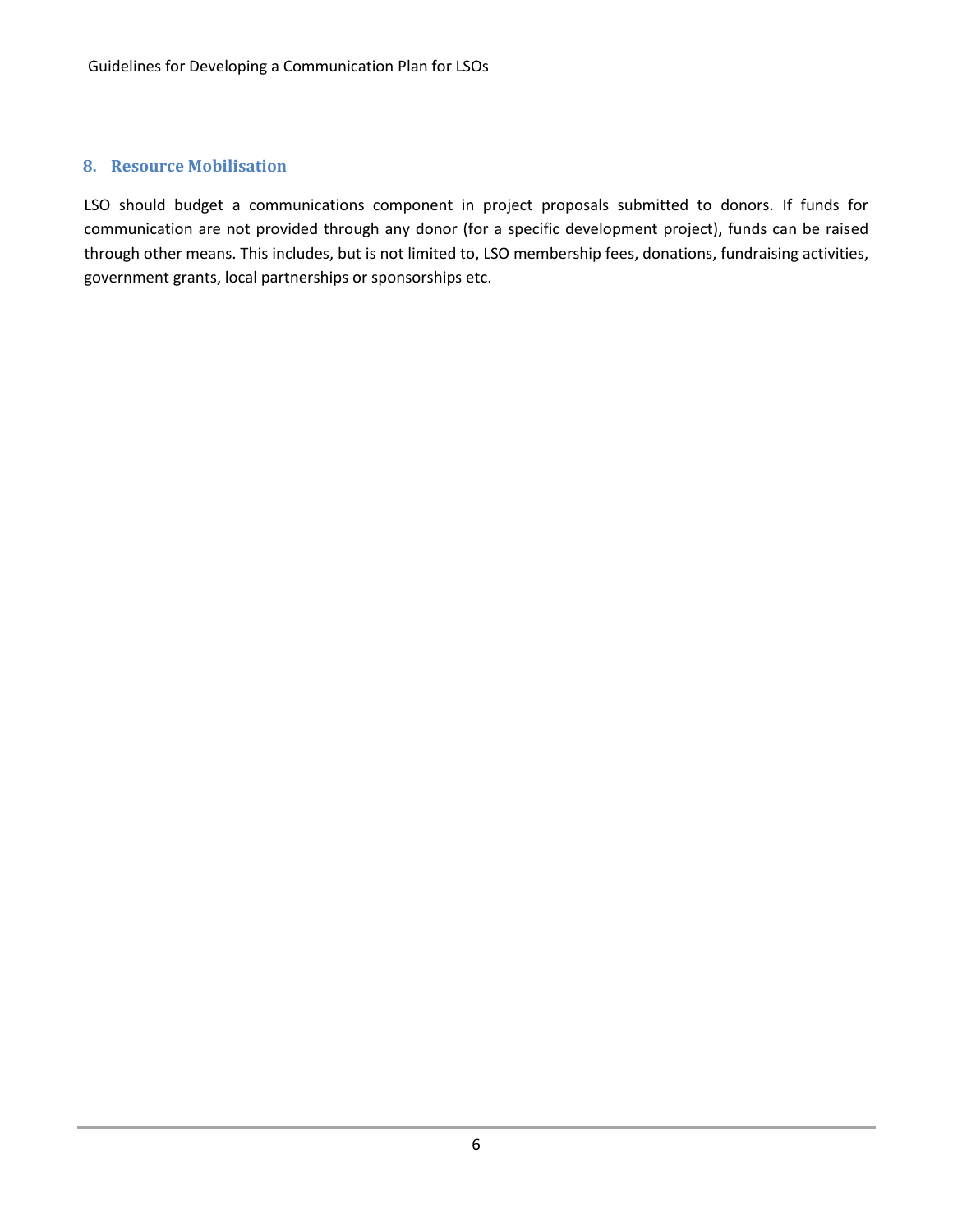### **Annex 1: Sample Communications Plan**

Below is a sample of some activities which may be included in the development plan. When preparing the communications plan, the LSO should keep in mind two major distinctions between its communications.

- a. Organisational communications: this relates to the communication which the LSO undertakes to inform relevant stakeholders and members about LSO-related information. Examples of this are the LSOs organisational profile, by-laws, meeting minutes, meeting announcements, reports, news regarding a new committee or any kind of routine LSO activity etc.
- <span id="page-10-0"></span>b. Development communications: these are communications activities which are undertaken to inform relevant stakeholders and members about activities which have been or are being conducted by the LSO, and other key accomplishments with respect to development related projects. Examples of these are newsletters, case studies, news articles, special activity reports, campaigns etc. At times these activities may already be required from the LSO as part of a donor agreement. Others may be initiatives which the LSO feels it should take. At times, development activities may be decided upon in the project agreement with donors and partners.

|                | <b>Communication Activity</b>              | <b>Main</b><br><b>Purpose</b>                 | <b>Time/Frequency</b>                                                 | <b>Target Audience</b>                                                | Message/<br><b>Information</b>                                        | <b>Communication</b><br><b>Tools</b> | Cost                                                                                                    | <b>Responsibility</b>                                        |  |
|----------------|--------------------------------------------|-----------------------------------------------|-----------------------------------------------------------------------|-----------------------------------------------------------------------|-----------------------------------------------------------------------|--------------------------------------|---------------------------------------------------------------------------------------------------------|--------------------------------------------------------------|--|
|                | <b>Organisational Activities</b>           |                                               |                                                                       |                                                                       |                                                                       |                                      |                                                                                                         |                                                              |  |
|                | Quarterly / Six-monthly/<br>Annual Report  | To share<br>progress<br>updates.              | Once in a<br>quarter/six<br>months/year<br>depending on the<br>report | LSO executive body $+$<br>general body members,<br>partner RSP, donor | Quarterly<br>progress<br>update on the<br>LSO's planned<br>activities | Report                               | Printing/photoco<br>py and postage<br>cost. No<br>additional cost if<br>it is shared<br>electronically. | LSO Chairperson<br>and General<br>Secretary and<br>Treasurer |  |
| $\overline{2}$ | Progress Report for<br>Donor (if required) | To share<br>progress<br>updates on<br>project | As per agreement                                                      | LSO executive body,<br>partner RSP, donor,<br>general body members    | Progress<br>update on<br>planned<br>activity                          | Report                               | Photocopy and<br>postage cost. No<br>additional cost if<br>it is shared<br>electronically.              | <b>LSO Chairperson</b><br>and General<br>Secretary           |  |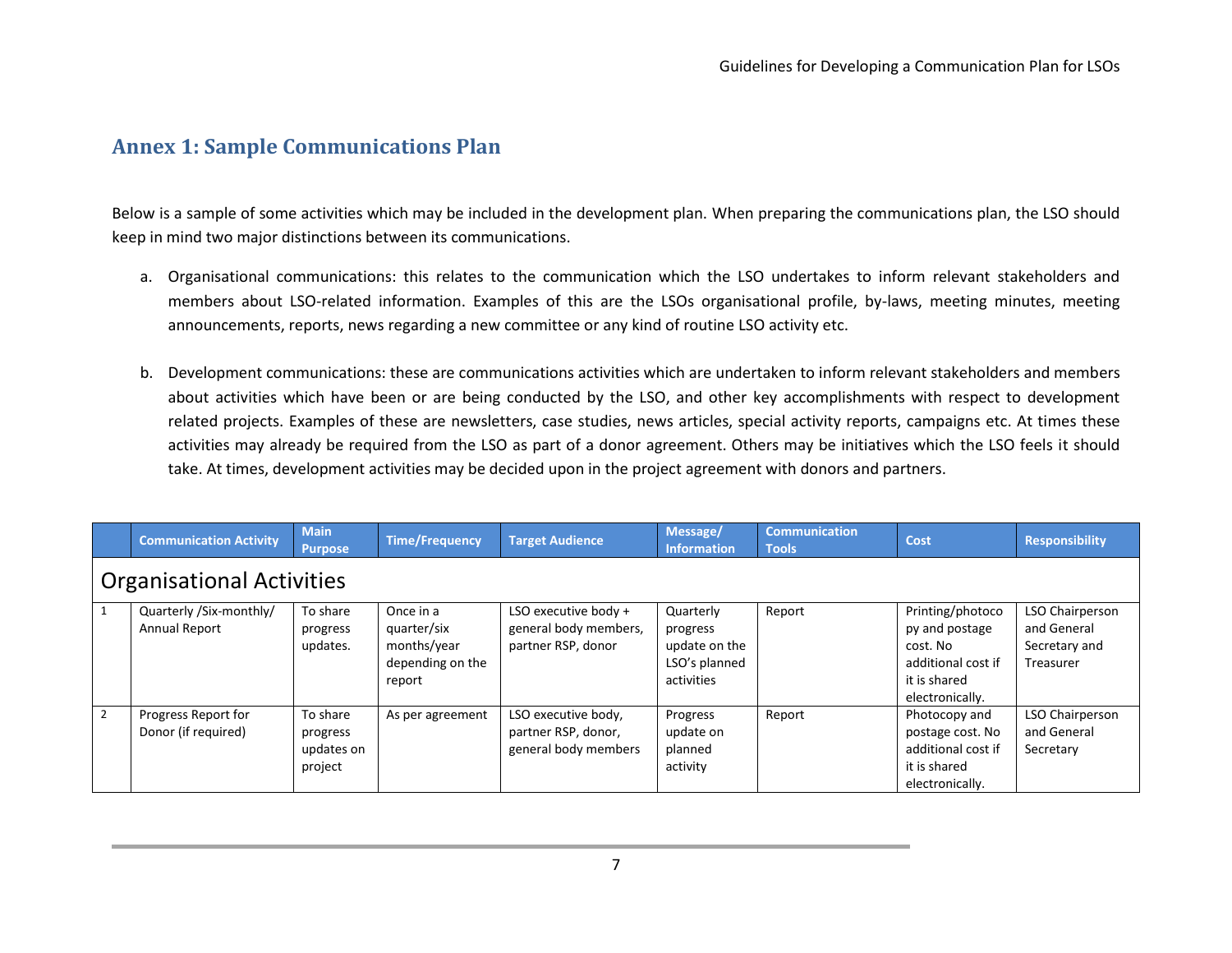|                | <b>Communication Activity</b>                                          | <b>Main</b><br><b>Purpose</b>                                                 | <b>Time/Frequency</b>                                                          | <b>Target Audience</b>                                                                                                            | Message/<br><b>Information</b>                                                    | <b>Communication</b><br><b>Tools</b>                              | Cost                                                                                       | <b>Responsibility</b>                                           |
|----------------|------------------------------------------------------------------------|-------------------------------------------------------------------------------|--------------------------------------------------------------------------------|-----------------------------------------------------------------------------------------------------------------------------------|-----------------------------------------------------------------------------------|-------------------------------------------------------------------|--------------------------------------------------------------------------------------------|-----------------------------------------------------------------|
| 3              | Announcement for<br>meetings                                           | To inform<br>members<br>about LSO<br>meeting                                  | X no of days<br>before the<br>meeting                                          | LSO executive body +<br>general body members,<br>partner RSP, donor                                                               | Date, time<br>and location<br>of meeting                                          | Notice board, e-mail,<br>announcement, SMS<br>message/ phone call | Cost of SMS<br>message and<br>phone calls if any                                           | LSO Chairperson<br>and General<br>Secretary                     |
| 4              | Meeting minutes                                                        | To share<br>meeting<br>proceeding<br>s and<br>discussion/<br>key<br>decisions | One time, X no of<br>days after the<br>meeting                                 | LSO executive body +<br>general body members,<br>partner RSP, donor                                                               | All issues that<br>were<br>discussed/dec<br>isions taken<br>during the<br>meeting | Report                                                            | Photocopy and<br>postage cost. No<br>additional cost if<br>it is shared<br>electronically. | LSO Chairperson<br>and General<br>Secretary                     |
| 5              | Announcement about<br>LSO election                                     | To inform<br>members<br>about LSO<br>election                                 | LSO should decide<br>time and<br>frequency                                     | LSO executive body and<br>general body                                                                                            | Time and date<br>of election<br>and where it<br>will be held                      | Written<br>notice/circular to<br>each member VO                   | Postage cost (if<br>any)                                                                   | LSO Chairperson<br>and General<br>Secretary                     |
| 6              | News about LSO election<br>results                                     | To inform<br>public<br>about<br>outcome of<br>elections                       | One-time, X no of<br>days after the<br>election                                | LSO executive body +<br>general body members,<br>partner RSP, donor,<br>general public                                            | Names of LSO<br>president and<br>other key<br>members                             | Press release, public<br>notice, circular to<br>each member VO    | Postage cost (if<br>any)                                                                   | LSO Chairperson<br>and General<br>Secretary                     |
| $\overline{7}$ | News about<br>development<br>partnerships with donors<br>or other NGOs | To give<br>news on<br>new<br>projects<br>and<br>partnership<br>S              | One-time, after<br>each new<br>project/partnershi<br>p                         | Member VOs/COs and<br>general public                                                                                              | Development<br>activity/projec<br>t, donor and<br>major benefits                  | Press release, news<br>on local<br>radio/newspaper                | ??                                                                                         | LSO Chairperson<br>and General<br>Secretary                     |
| 8              | LSO Profile                                                            | Introducing<br>the LSO                                                        | LSO should have<br>their profile<br>available to<br>present whenever<br>needed | Partner RSPs,<br>donors/dignitaries,<br>government<br>departments, media,<br>external researchers<br>etc.                         | Key<br>information<br>regarding the<br>LSO and its<br>activities                  | Powerpoint<br>presentation,<br>facebook page,<br>leaflet          | No cost                                                                                    | LSO Chairperson<br>and General<br>Secretary                     |
| 9              | Advertisement for Staff<br>Hiring                                      | To ensure<br>transparent<br>hiring of<br>staff<br>following a<br>competitive  | Need basis                                                                     | Depends upon nature of<br>hiring (e.g. local or<br>regional community/<br>local educated<br>youth/women-for<br>specific projects) | Job<br>description<br>and<br>specifications                                       | Internet, facebook,<br>newspaper,<br>noticeboard etc              | If newspaper<br>advertisement is<br>used then cost<br>should be<br>included                | LSO Chairperson<br>and General<br>Secretary and HR<br>committee |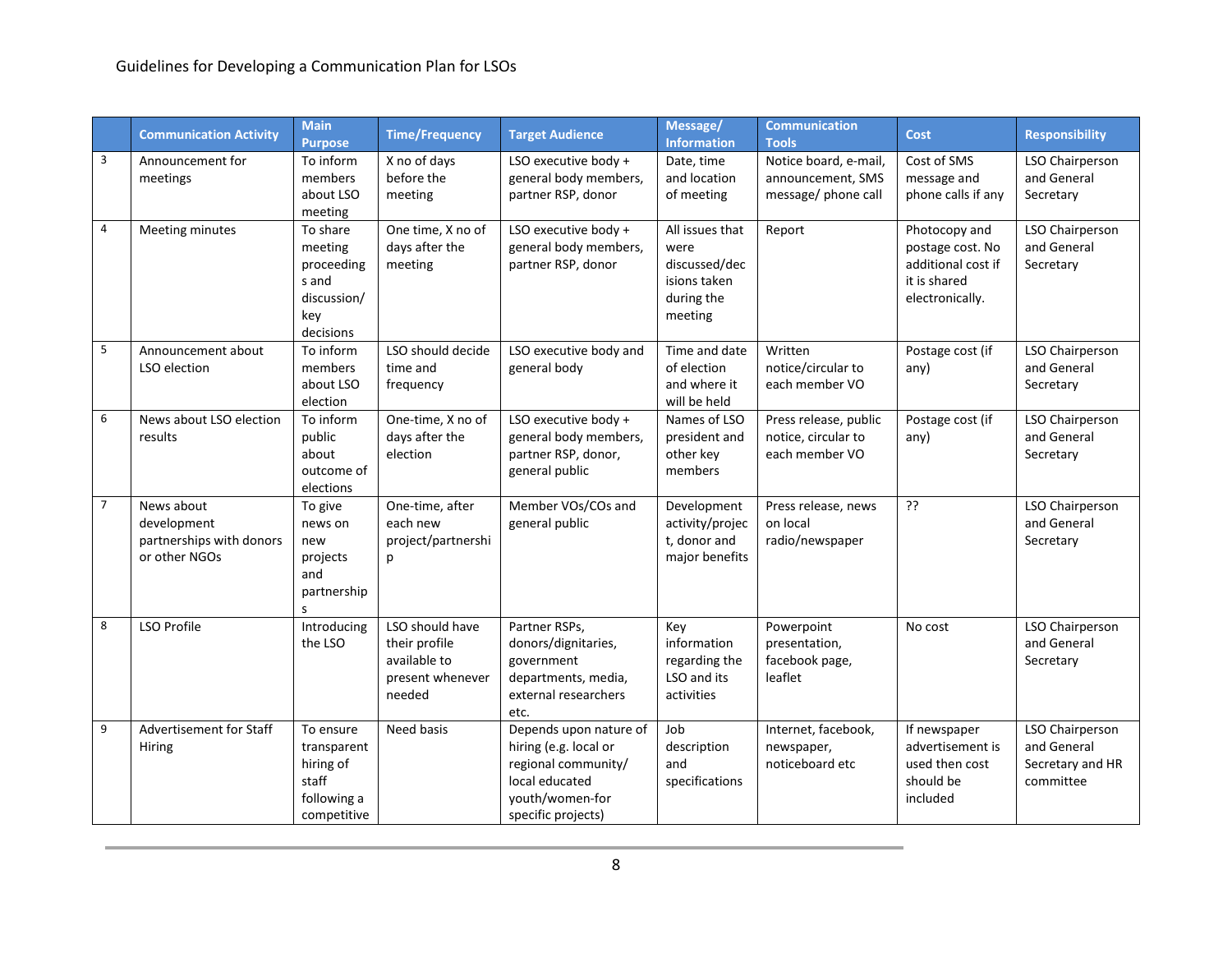٠

|    | <b>Communication Activity</b>                            | <b>Main</b><br><b>Purpose</b>                                                                | <b>Time/Frequency</b>                                             | <b>Target Audience</b>                                                                         | Message/<br><b>Information</b>                                                                                                                 | <b>Communication</b><br><b>Tools</b>                       | <b>Cost</b>                                                                                            | <b>Responsibility</b>                                                                                          |
|----|----------------------------------------------------------|----------------------------------------------------------------------------------------------|-------------------------------------------------------------------|------------------------------------------------------------------------------------------------|------------------------------------------------------------------------------------------------------------------------------------------------|------------------------------------------------------------|--------------------------------------------------------------------------------------------------------|----------------------------------------------------------------------------------------------------------------|
|    |                                                          | process                                                                                      |                                                                   |                                                                                                |                                                                                                                                                |                                                            |                                                                                                        |                                                                                                                |
|    |                                                          |                                                                                              |                                                                   |                                                                                                |                                                                                                                                                |                                                            |                                                                                                        |                                                                                                                |
| 10 | Sharing or Seasonal<br>Calendar                          | To give<br>information<br>regarding<br>timings of<br>farm and<br>off-farm<br>activities      | Once in a year                                                    | Local community                                                                                | Complete<br>seasonal<br>calendar<br>(contains)<br>information<br>about timings<br>of farm and<br>off-farm<br>activities)                       | Chart/Flyer                                                | Printing or<br>stationary cost if<br>any                                                               | LSO Chairperson<br>and General<br>Secretary (they<br>can give<br>responsibility to<br>someone from the<br>LSO) |
| 11 | Newsletter                                               | To share<br>brief<br>progress<br>updates.                                                    | Once in a month<br>or quarter (timing<br>should be set by<br>LSO) | Community/Donors/RSP<br>s other external<br>stakeholders                                       | Progress<br>update on the<br>LSO's<br>activities                                                                                               | Chart for display in<br>LSO office,<br>Flyer/brochure etc. | Printing/photoco<br>py/stationary<br>cost. No<br>additional cost if<br>it is shared<br>electronically. | LSO Chairperson<br>and General<br>Secretary                                                                    |
| 12 | Information about<br>Emergencies and<br><b>Disasters</b> | To educate<br>people on<br>safety<br>measures<br>and safe<br>places                          | Need basis                                                        | Community                                                                                      | Nature of<br>potential<br>threat and<br>relevant<br>safety<br>measures,<br>practices, safe<br>locations and<br>other<br>emergency<br>protocols | Announcement on<br>local mosques, SMS<br>messages          | Cost of these<br>tools                                                                                 | LSO Chairperson<br>and General<br>Secretary, disaster<br>committee                                             |
|    | <b>Development Activities</b>                            |                                                                                              |                                                                   |                                                                                                |                                                                                                                                                |                                                            |                                                                                                        |                                                                                                                |
| 13 | Development Plan                                         | To organize<br>and<br>prioritize<br>developme<br>nt activities<br>for a<br>financial<br>year | Once in a year                                                    | LSO executive body +<br>general body members,<br>partner RSP, donor,<br>registration authority | All activities to<br>be<br>undertaken<br>and their<br>budget                                                                                   | Planning report                                            | Postage cost (if<br>any). No<br>additional cost if<br>it is shared<br>electronically.                  | LSO Chairperson.<br><b>General Secretary</b><br>and Treasurer                                                  |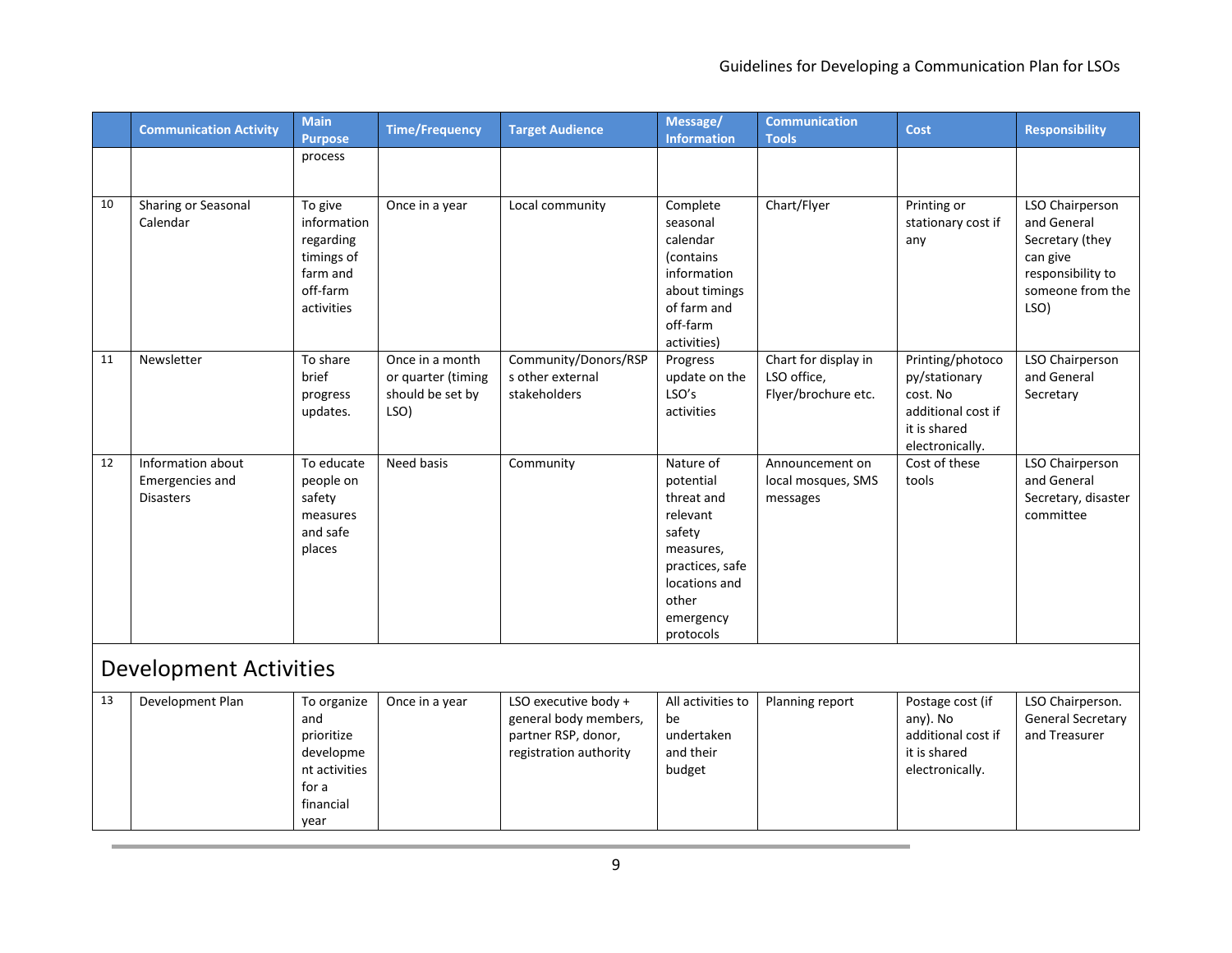|    | <b>Communication Activity</b>             | <b>Main</b><br><b>Purpose</b>                                               | <b>Time/Frequency</b>                                                  | <b>Target Audience</b>                                                                           | Message/<br><b>Information</b>                                                                                                                                                          | <b>Communication</b><br><b>Tools</b>                                                                                                              | Cost                      | <b>Responsibility</b>                                                                                                        |
|----|-------------------------------------------|-----------------------------------------------------------------------------|------------------------------------------------------------------------|--------------------------------------------------------------------------------------------------|-----------------------------------------------------------------------------------------------------------------------------------------------------------------------------------------|---------------------------------------------------------------------------------------------------------------------------------------------------|---------------------------|------------------------------------------------------------------------------------------------------------------------------|
| 14 | Special<br>Event/Achievements             | To give<br>news about<br>particular<br>event or<br>achieveme<br>nt          | As soon as<br>possible after the<br>event/achieveme<br>nt has occurred | LSO executive body,<br>partner RSP, donor,<br>general body members,<br>general public            | Outline of the<br>event/achieve<br>ment                                                                                                                                                 | Press release, report,<br>news in local radio                                                                                                     | ??                        | <b>LSO Chairperson</b><br>and General<br>Secretary                                                                           |
| 15 | News about visits of<br>dignitaries       | To promote<br><b>LSO</b><br>objectives<br>and<br>activities                 | After visit has<br>occurred                                            | LSO executive body +<br>general body members,<br>partner RSP, general<br>public                  | Description of<br>the visit and<br>words from<br>the dignitary                                                                                                                          | Press release, report                                                                                                                             | None                      | LSO Chairperson<br>and General<br>Secretary                                                                                  |
| 16 | Fundraising campaign                      | To raise<br>financial<br>and non-<br>financial<br>resources<br>for LSO      | Need basis                                                             | CO/VO members,<br>general public, LSO<br>members, local<br>shopkeepers, local<br>philanthropists | Key LSO<br>achievements.<br>Request for<br>donations<br>(with reason).<br>Type of<br>donation.<br>Mode of<br>donating (i.e.<br>who will<br>receive the<br>donation on<br>behalf of LSO) | Wall-chalking,<br>notices,<br>announcement in<br>mosques, informing<br>through VOs,<br>personal visits, etc.                                      | Cost of the tools<br>used | LSO Chairman,<br>General Secretary,<br>Treasurer,<br>selected members<br>of LSO Executive<br>Body, CO leaders,<br>VO leaders |
| 17 | Informing about the<br><b>Health Camp</b> | Raising<br>awareness<br>for Health<br>Camp                                  | Need basis                                                             | CO/VO members,<br>general public                                                                 | Services,<br>timing and<br>location of<br>health camp                                                                                                                                   | Wall-chalking,<br>notices,<br>announcement in<br>mosques, informing<br>through VOs etc.                                                           | Cost of the tools<br>used | LSO health<br>committee/LSO<br>executive<br>body/VOs                                                                         |
| 18 | <b>School Enrolment</b><br>Campaign       | Raise<br>awareness<br>for<br>enrolment<br>of girls and<br>boys in<br>school | Need basis                                                             | CO/VO members,<br>general public                                                                 | Right to<br>education for<br>all children,<br>benefits of<br>school/educat<br>ion,<br>consequences<br>of illiteracy in<br>the long-term                                                 | Wall-chalking,<br>notices,<br>announcement in<br>mosques, informing<br>through COs/VOs<br>one-on-meetings<br>with parents etc (on<br>need basis). | Cost of the tools<br>used | <b>LSO Education</b><br>Committee                                                                                            |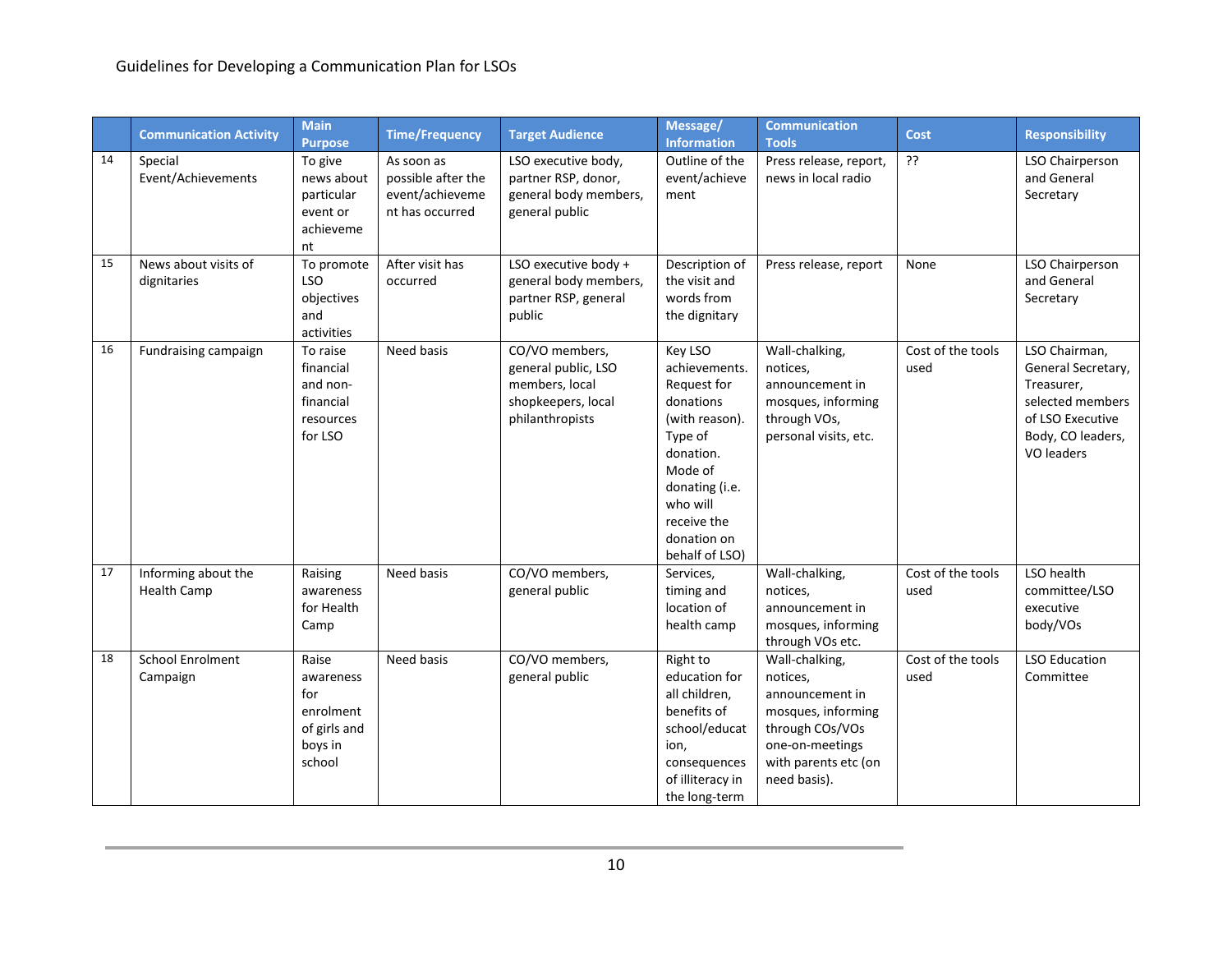|    | <b>Communication Activity</b>          | <b>Main</b><br><b>Purpose</b>                                     | <b>Time/Frequency</b> | <b>Target Audience</b>                                                                                                                                                           | Message/<br>Information                                                                                      | <b>Communication</b><br><b>Tools</b>                  | Cost                      | <b>Responsibility</b>                                                            |
|----|----------------------------------------|-------------------------------------------------------------------|-----------------------|----------------------------------------------------------------------------------------------------------------------------------------------------------------------------------|--------------------------------------------------------------------------------------------------------------|-------------------------------------------------------|---------------------------|----------------------------------------------------------------------------------|
| 19 | Disaster/Emergency<br>Support Campaign | To raise<br>awareness<br>and<br>resources<br>to help<br>affectees | Need basis            | DDMA office, rescue,<br>ambulance services,<br>CO/VO members,<br>general public, LSO<br>members, local<br>shopkeepers, local<br>philanthropists, health<br>workers/organizations | Information<br>about<br>disaster,<br>affectees,<br>needs,<br>support<br>services and<br>supplies<br>reguired | Phone calls, SMS,<br>announcement in<br>mosques, etc. | Cost of the tools<br>used | <b>LSO Disaster</b><br>Committee/LSO<br>Chairman and<br><b>General Secretary</b> |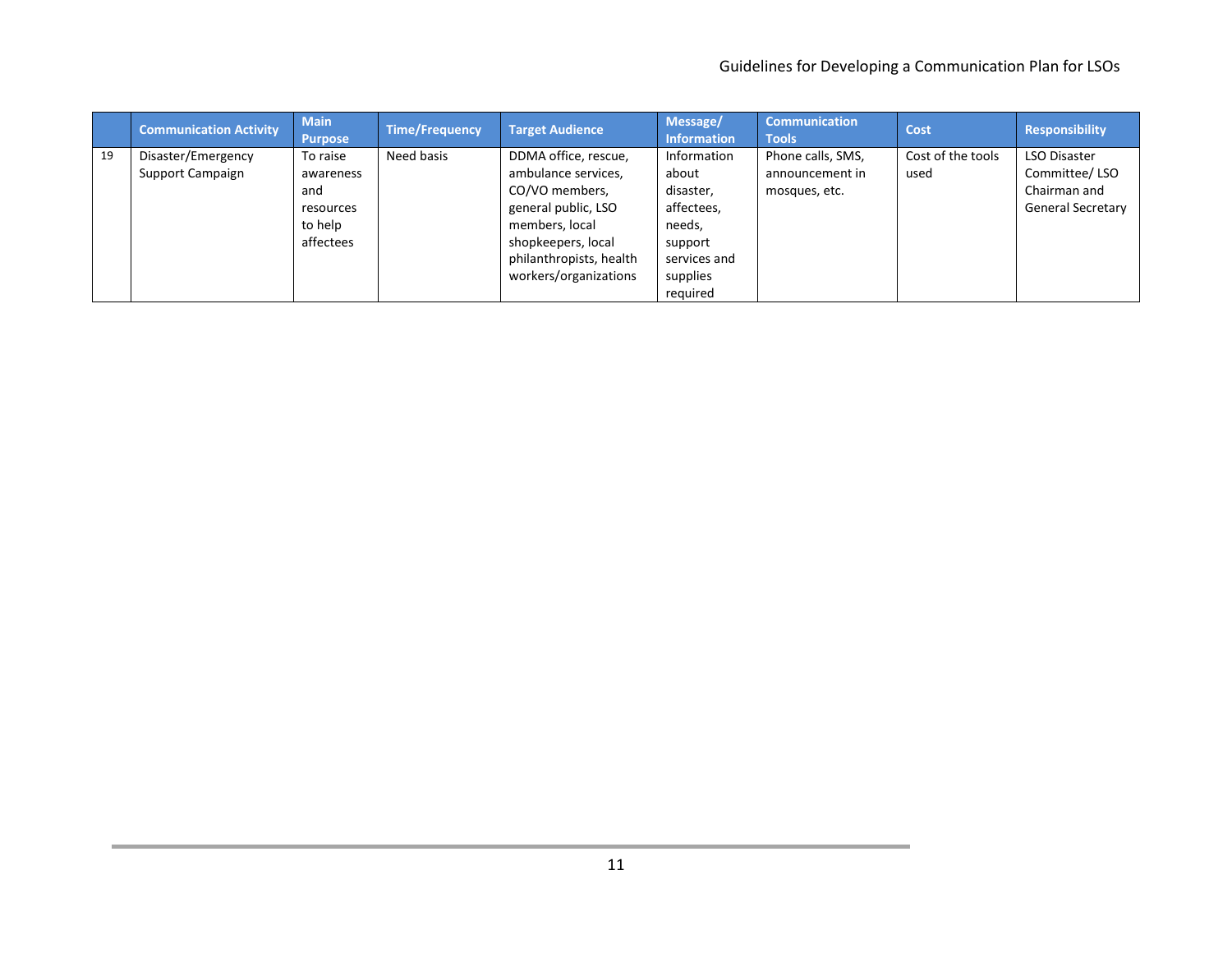# <span id="page-15-0"></span>**Annex 2: Outline of LSO Presentations**

The LSO presentations should generally follow the outline given below:

### **1. LSO profile**

- Name of LSO
- Date of formation
- Name of UC
- No. of revenue villages
- Total Households (If have done poverty scorecard exercise, then divide total number of households by poverty bands as well).
- Structure of the LSO: Number of member COs, VDOs.
- No. of General Body members and Executive Body members of LSO (gender-segregated)
- Also explain how many members are nominated from each CO into VDO and from each VDO into LSO…i.e. the process.
- Savings of COs of LSO and where has it been utilised

### **2. Scaling up coverage (till date)**

- Household coverage (before and after LSO formation)
- Inclusion of Poorest: if have done poverty scorecard, then divide households by poverty bands (before and after LSO formation)
- Inclusion of women: shown by number of WCOs formed and women in VDO and LSO General Bodies and Executive Bodies (before and after LSO formation)
- Explain the process of increasing coverage…e.g. through CRPs, etc.

### **3. Activities**

- Make list of LSO activities and divide into the following categories:
	- o Self-help activities/initiatives
	- o With local government
	- o With other government departments
	- o With other NGOs
	- o With the private sector
	- o With RSP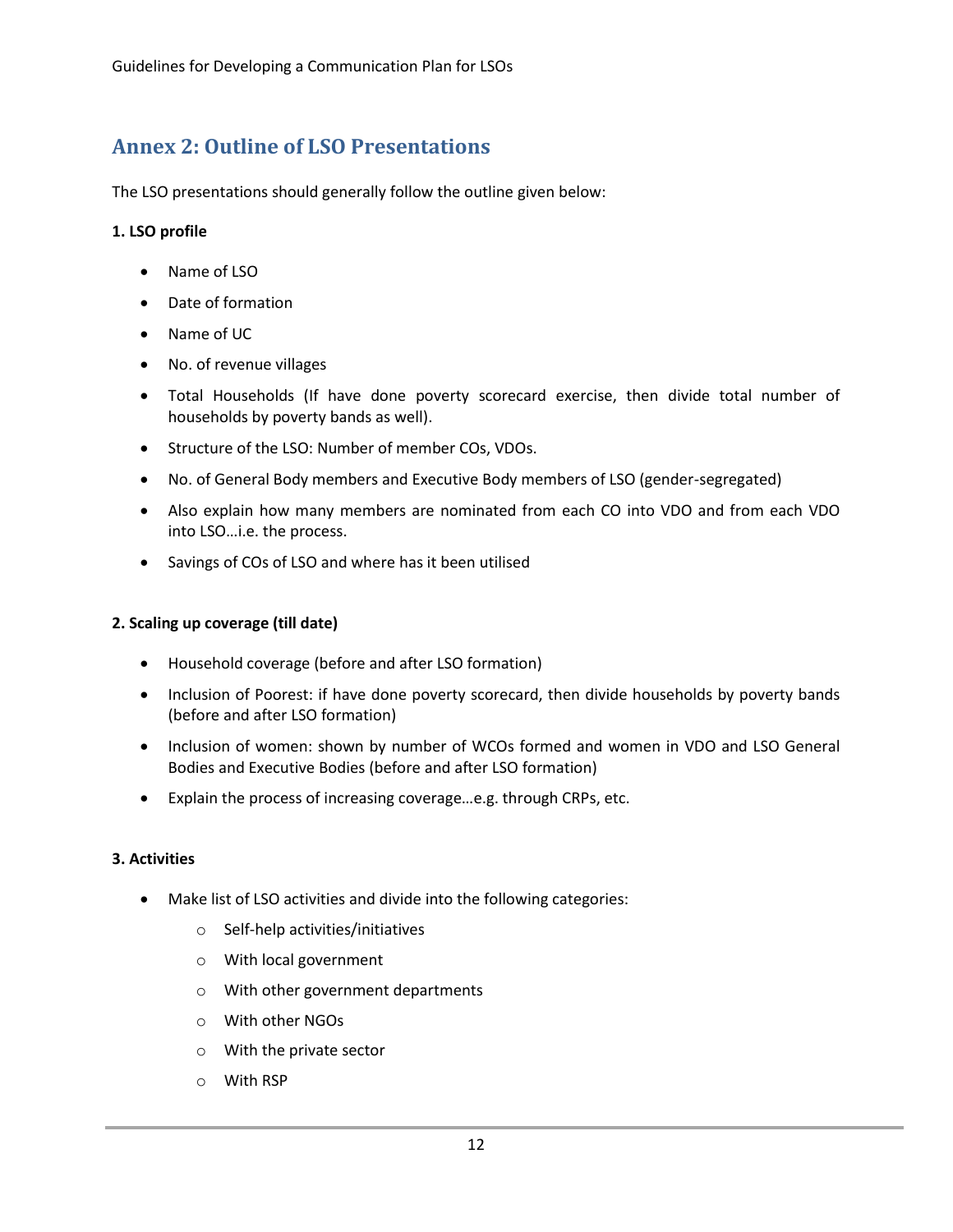- $\circ$  Activities which were done specifically for the poorest (repetition is alright to highlight these special activities)
- $\circ$  Activities which were done specifically for women (repetition is alright to highlight these special activities)
- Explain all activities, making sure to mention:
	- o What the activity was
	- o How the activity was initiated
	- o What the outcome was
	- o How many households benefited from it

#### **4. Resource Mobilisation**

- Make list of resources obtained internally or through self-help and explain how they were obtained
- Make list of resources obtained externally through outside organisations, etc and explain how they were obtained

#### **5. Accountability and Transparency**

- Explain how downwards accountability in the LSO, VDO, CO has been achieved
- Explain what measures the LSO has taken to ensure transparency in the three tiers of LSO, VDO, CO

#### **6. Challenges and their solutions**

List down the challenges which the LSO faced and how they were overcome or solved

#### **6. Future Plans**

- List down the future plans of the LSO and explain them.
- Also mention how the LSO plans on fulfilling these future plans

#### **Note:**

- At the end of the LSO presentation, there could be one or two case studies of a CO member (preferably from the poorest or a woman) mentioning details such as:
	- o His/her introduction
	- o Who are his/her household members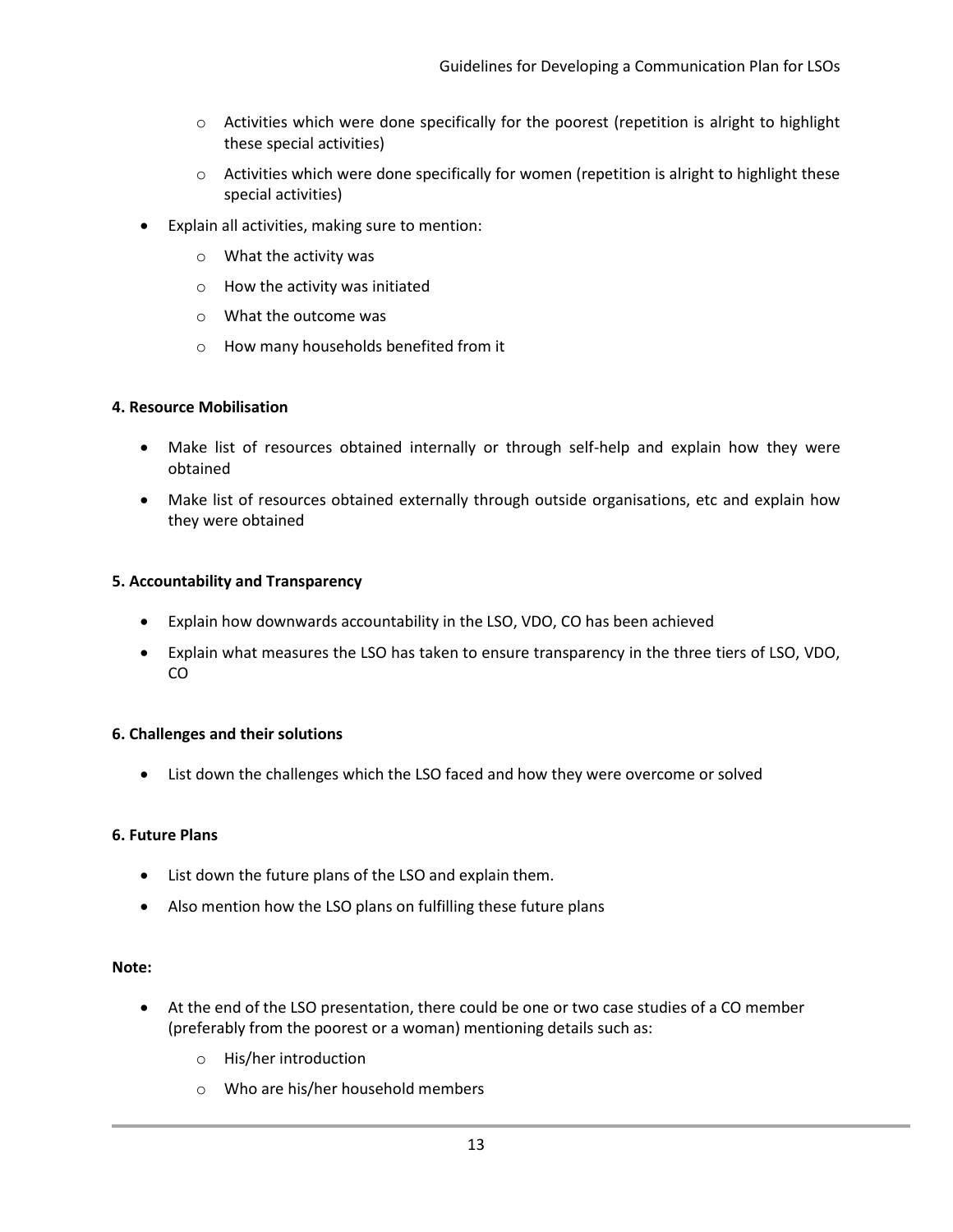- o Name of his/her CO
- o How he/she heard of the CO and the LSO
- o Benefits he/she received from the LSO/VDO/CO; specifically from one of the activities which the LSO mentioned in their presentation.
- The aim of these case studies is to personalise the LSO's presentation and to give the participants/readers an idea of a real-life example of how much a LSO can benefit the poorest, women, etc.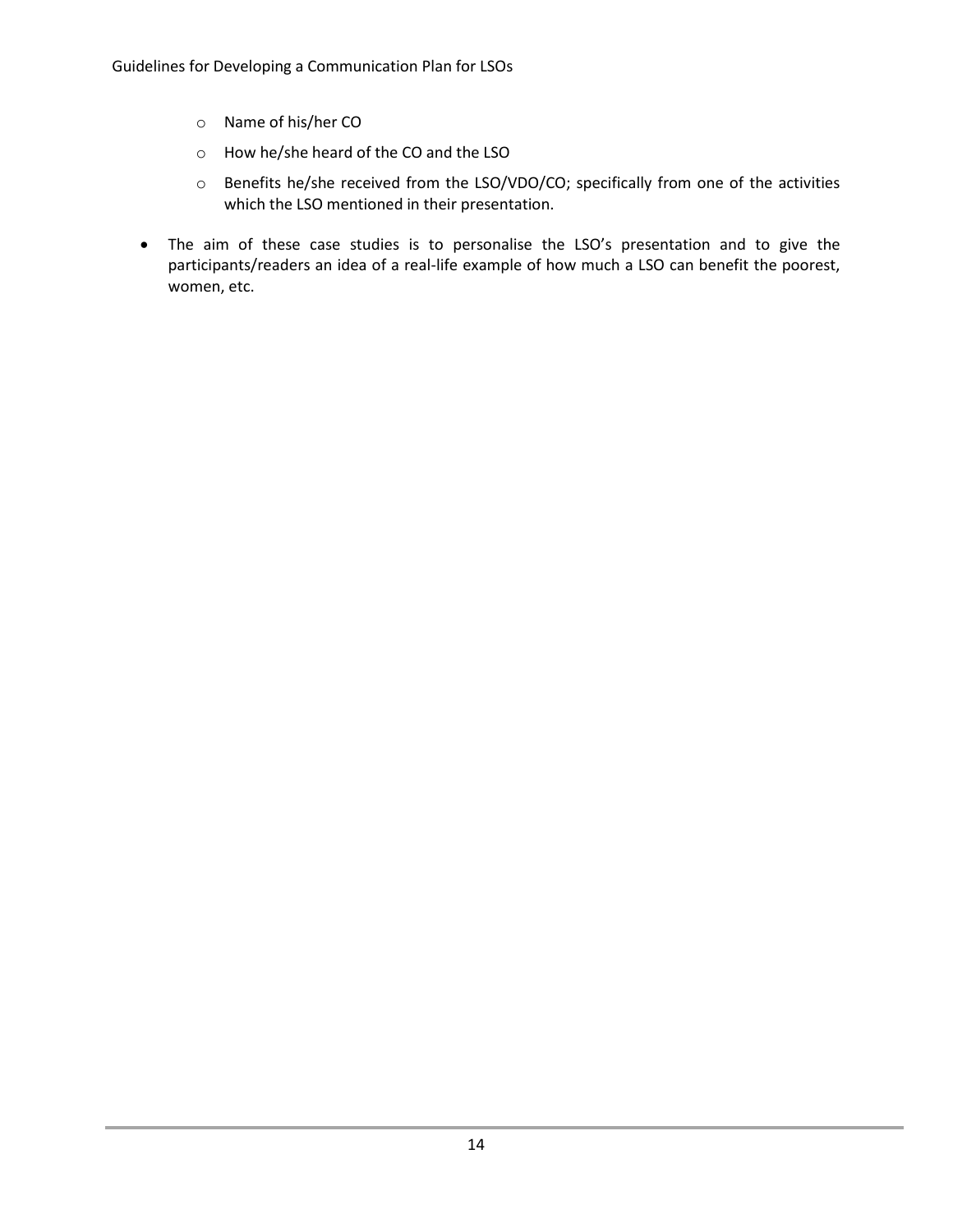# <span id="page-18-0"></span>**Annex 3: LSO Progress Reporting Format**

**Local Support Organisation:\_\_\_\_\_\_\_\_\_\_\_\_\_\_\_\_\_\_\_\_\_\_\_\_\_\_\_\_\_\_\_\_**

# **Quarterly/Annual Progress Report**

**For the period: \_\_\_\_\_\_ to \_\_\_\_\_\_\_**

*(Fill in start month and end month for quarterly report or start year and end year for annual report)*

### **i. LSO Profile**

| <b>Profile of the LSO</b> |                         |                         |                |  |  |  |  |  |  |
|---------------------------|-------------------------|-------------------------|----------------|--|--|--|--|--|--|
| Province                  | <b>District</b>         | UC                      | Formation date |  |  |  |  |  |  |
|                           |                         |                         |                |  |  |  |  |  |  |
| Total HHs in UC           | <b>Organised HHs</b>    | HH Coverage (%)         |                |  |  |  |  |  |  |
|                           |                         |                         |                |  |  |  |  |  |  |
| <b>Total member COs</b>   | Men                     | Women                   | Mix            |  |  |  |  |  |  |
|                           |                         |                         |                |  |  |  |  |  |  |
| <b>Total member VOs</b>   | Men                     | Women                   | Mix            |  |  |  |  |  |  |
|                           |                         |                         |                |  |  |  |  |  |  |
| LSO Fund: Total           | <b>Internal Sources</b> | <b>External Sources</b> |                |  |  |  |  |  |  |
|                           |                         |                         |                |  |  |  |  |  |  |

### **A: LSO achievements in the reporting period**

**Summary of Achievements** (please copy the planned activities from the annual plan of the LSO and write achievements against each targeted activity in the reporting period under the respective categories)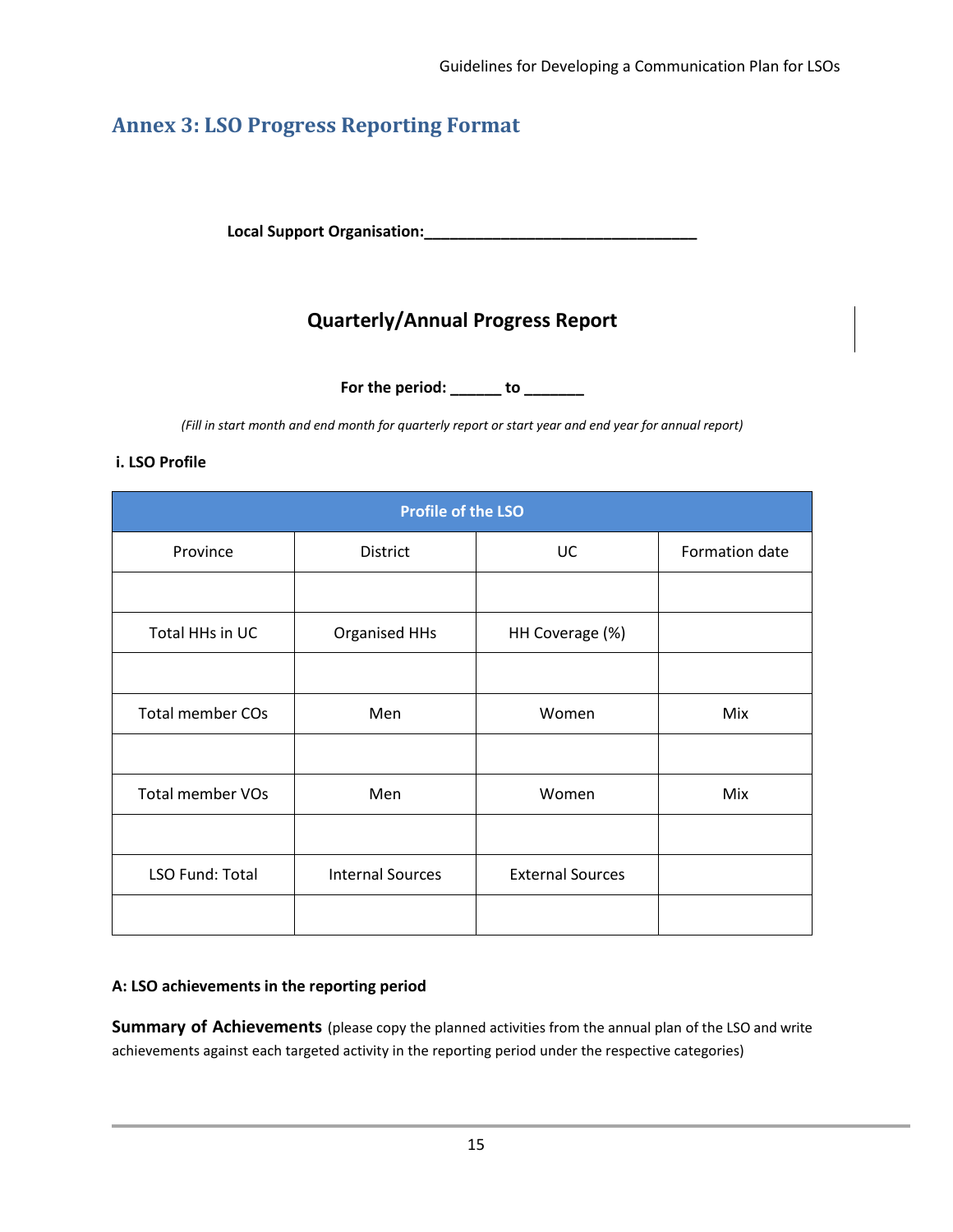### **Activity wise Achievements**

| <b>Activity</b>                        | <b>Targets</b> | <b>Achievements</b> | <b>Variance</b> |
|----------------------------------------|----------------|---------------------|-----------------|
| <b>Social mobilization</b>             |                |                     |                 |
| - New COs formed                       |                |                     |                 |
| - New HHs covered                      |                |                     |                 |
| - COs reactivated                      |                |                     |                 |
|                                        |                |                     |                 |
| Self-help activities                   |                |                     |                 |
|                                        |                |                     |                 |
|                                        |                |                     |                 |
|                                        |                |                     |                 |
|                                        |                |                     |                 |
|                                        |                |                     |                 |
|                                        |                |                     |                 |
| <b>Externally supported activities</b> |                |                     |                 |
|                                        |                |                     |                 |
|                                        |                |                     |                 |
|                                        |                |                     |                 |
|                                        |                |                     |                 |
|                                        |                |                     |                 |
|                                        |                |                     |                 |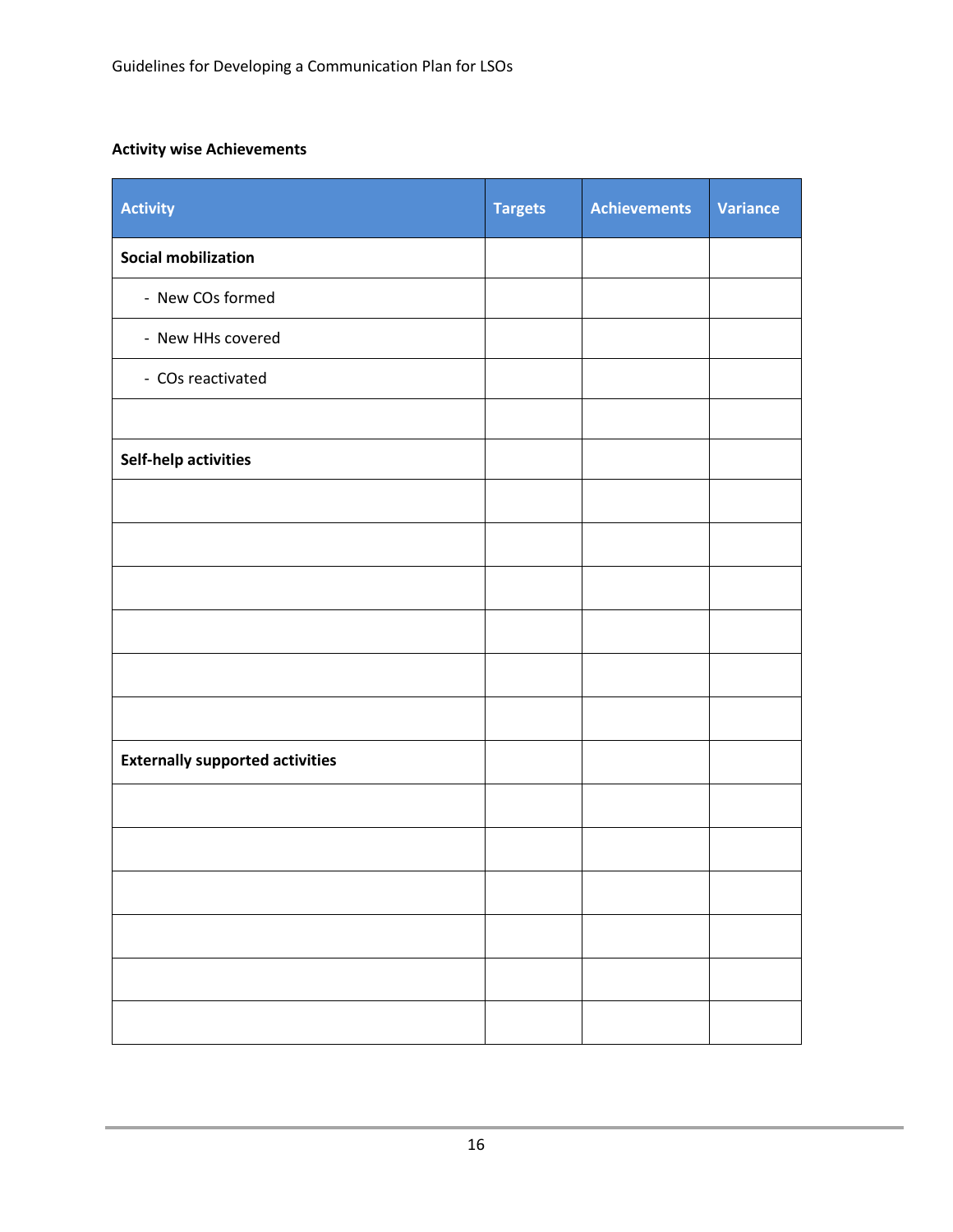#### **B: Activity wise details of Achievements**

(Please write 5-8 lines for each development activity mentioned in the previous table. Make sure to include the following for each activity:

- What the activity was?
- How was it carried out?
- Who were the implementers of the activity?
- Who were the beneficiaries of the activity?
- When was the activity carried out?
- Who was the partner (if any) in this activity?)

Name of LSO President and the signature Signature

Name of LSO General Secretary\_\_\_\_\_\_\_\_\_\_\_\_\_\_\_\_\_\_\_ Signature\_\_\_\_\_\_\_\_\_\_\_\_\_\_\_\_\_\_\_\_\_\_